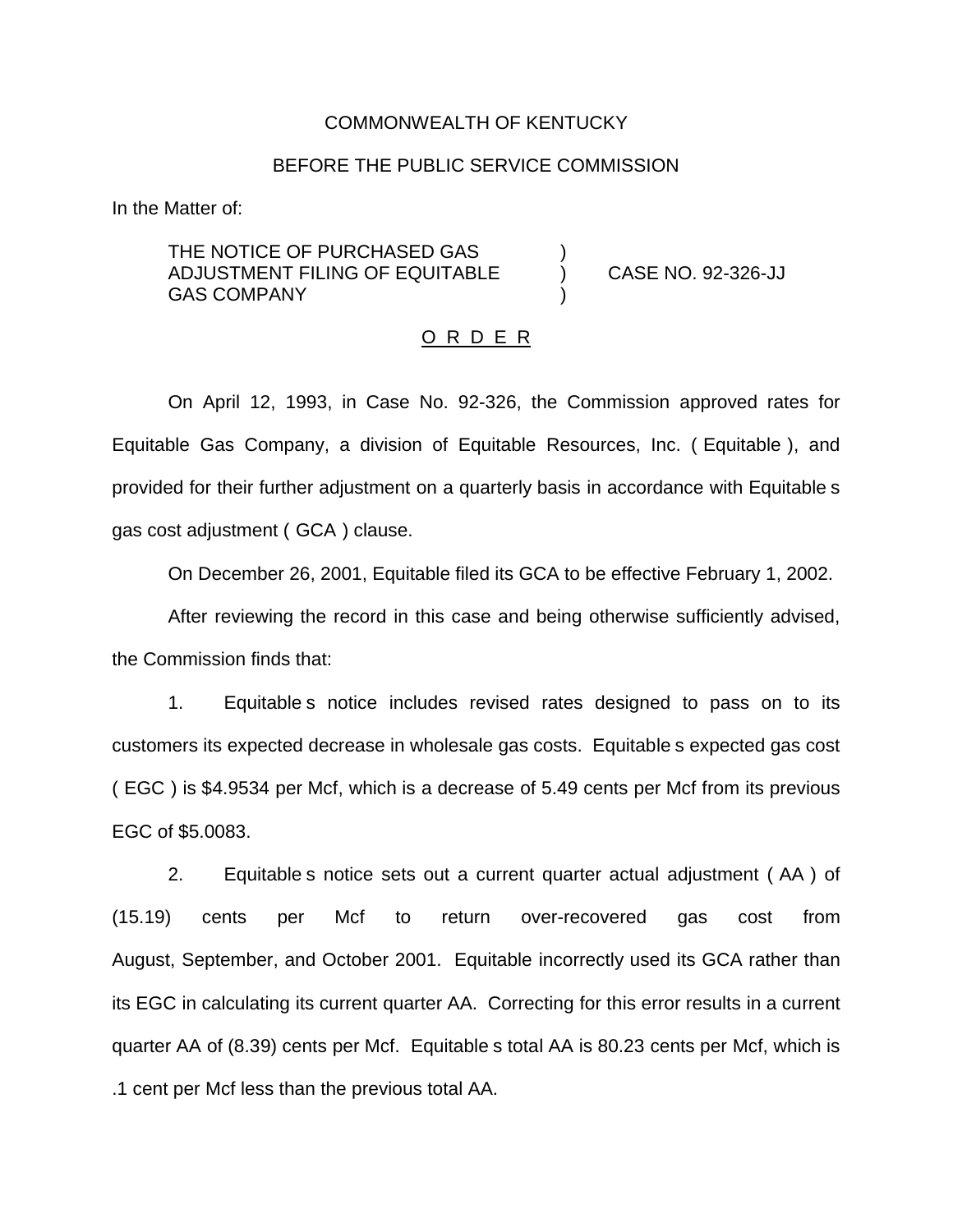3. Equitable s notice sets out a current quarter balancing adjustment ( BA ) of (1.02) cent per Mcf. Equitable s total BA is (2.17) cents per Mcf, which is 1.11 cent per Mcf less than the previous total BA.

4. Equitable s GCA is \$5.7340 per Mcf, 6.7 cents per Mcf less than its previous rate of \$5.8010.

5. The rates in the Appendix to this Order are fair, just, and reasonable, in the public interest, and should be approved for final meter readings by Equitable on and after February 1, 2002.

IT IS THEREFORE ORDERED that:

1. The rates in the Appendix to this Order, attached hereto and incorporated herein, are approved for final meter readings on and after February 1, 2002.

2. Within 20 days of the date of this Order, Equitable shall file with this Commission its revised tariffs setting out the rates authorized herein.

Done at Frankfort, Kentucky, this 23<sup>rd</sup> day of January, 2002.

By the Commission

ATTEST:

tamasl  $\frac{1}{\sqrt{2\pi}}\sum_{n=1}^{\infty}\frac{1}{n^{n}}\left( \frac{1}{n^{n}}\right) ^{n}$